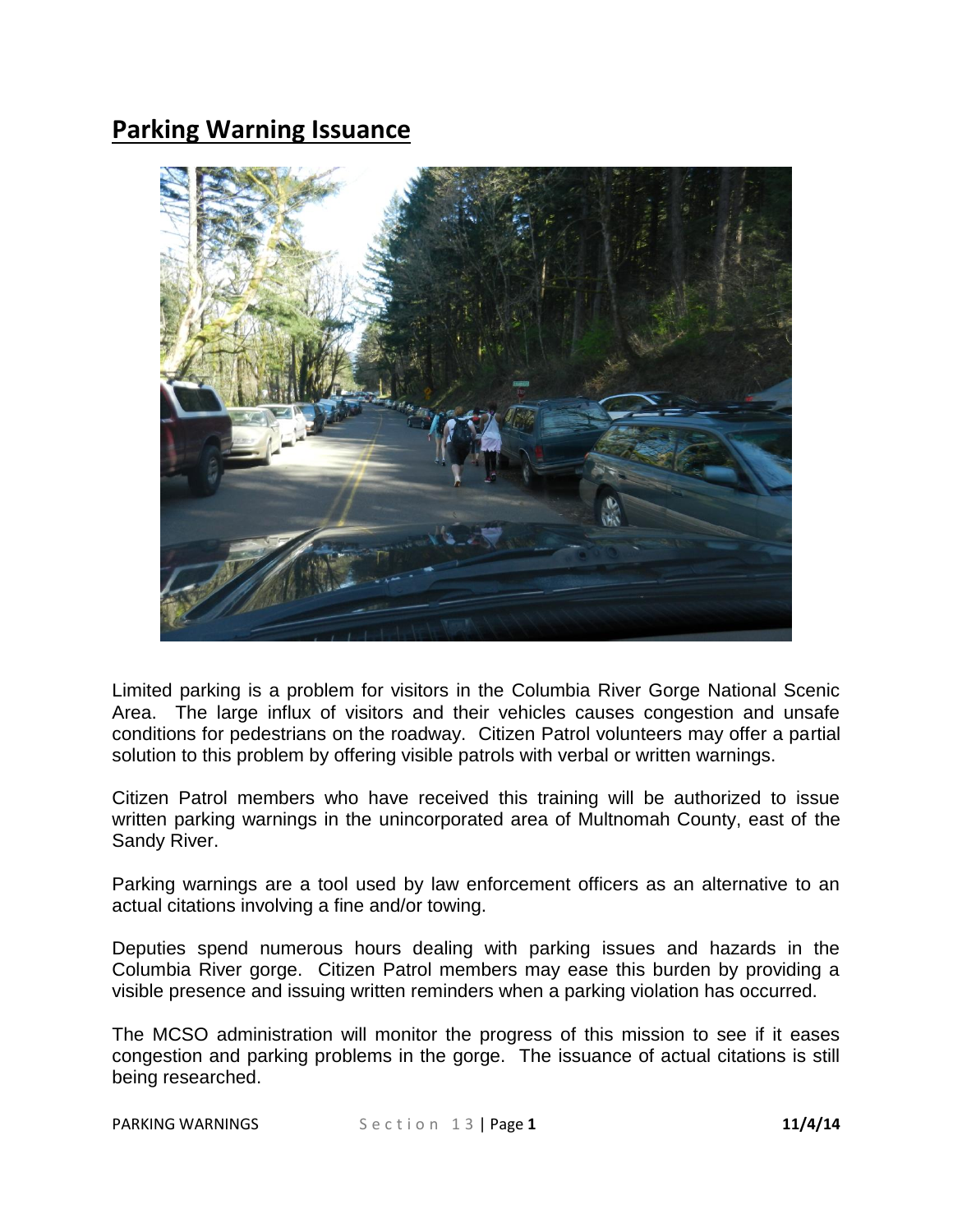Towing of vehicles is an option for deputies. However, the time needed to tow a vehicle can greatly interfere with the patrol response of a deputy for other critical situations. Towing a vehicle can also leave the vehicle owner and occupants stranded for long periods of time. This problem can be compounded when the occupants include the elderly, children or others with special needs. Inclement weather such as heat, rain or cold may further exacerbate the problem. This may also require the response of a deputy to provide further assistance. Hence, the towing of vehicles is generally reserved for extreme cases of indifference, hazards, blocking traffic flow or overall public safety.

Verbal reminders or warnings to the driver are preferred whenever possible. However, if the driver isn't present then written violation warnings are appropriate.

Confrontation is to be avoided. If you encounter an angry citizen, attempt to calmly advise them of the parking problem. If the situation escalates, leave the area and call for a deputy if necessary.

## **Issuing Parking Violation Warning Notices:**

- Citizen Patrol members will only issue warning notices on the official notices provided.
- Warning notices will only be written for violations occurring in the unincorporated area of Multnomah County, east of the Sandy River.
- The portion of the Warning Notice for the name, address, operator's license number, date of birth, sex, race etc. will be filled-in with merely a dashed line or "NA" since this information will not be available to you.
- Fill out the date, time and vehicle license plate number and its state of issuance (i.e. Oregon, California etc.).
- Write a dash or "NA" in the year and model if it's unknown. Do not guess the year of model of the vehicle.
- "Body" the body type of the vehicle. Common options for this are: "2-door", 4 door", "PU (pick up), "SUV" or "RV".
- It's important to fill-in the correct location. "On" is the road where the violation occurred. "At Or Near" is either the street address, hundred block, milepost, or an exact location. For example, ON E. Columbia River Hwy. AT OR NEAR Multnomah Falls. Or, ON Jordan Road AT OR NEAR 184 ramp. OR E. Columbia River Hwy AT OR NEAR ¼ mile EO (east of) Horsetail Falls.
- The bottom portion of the form has seven lines in which the actual violation(s) may be written. List each violation on its own line if possible. Then write the fine amount with the words "IF CITED". For example, "No Parking Anytime- \$40- \$110 IF CITED". Below is a list of the violations and their associated fines in which a warning may be issued: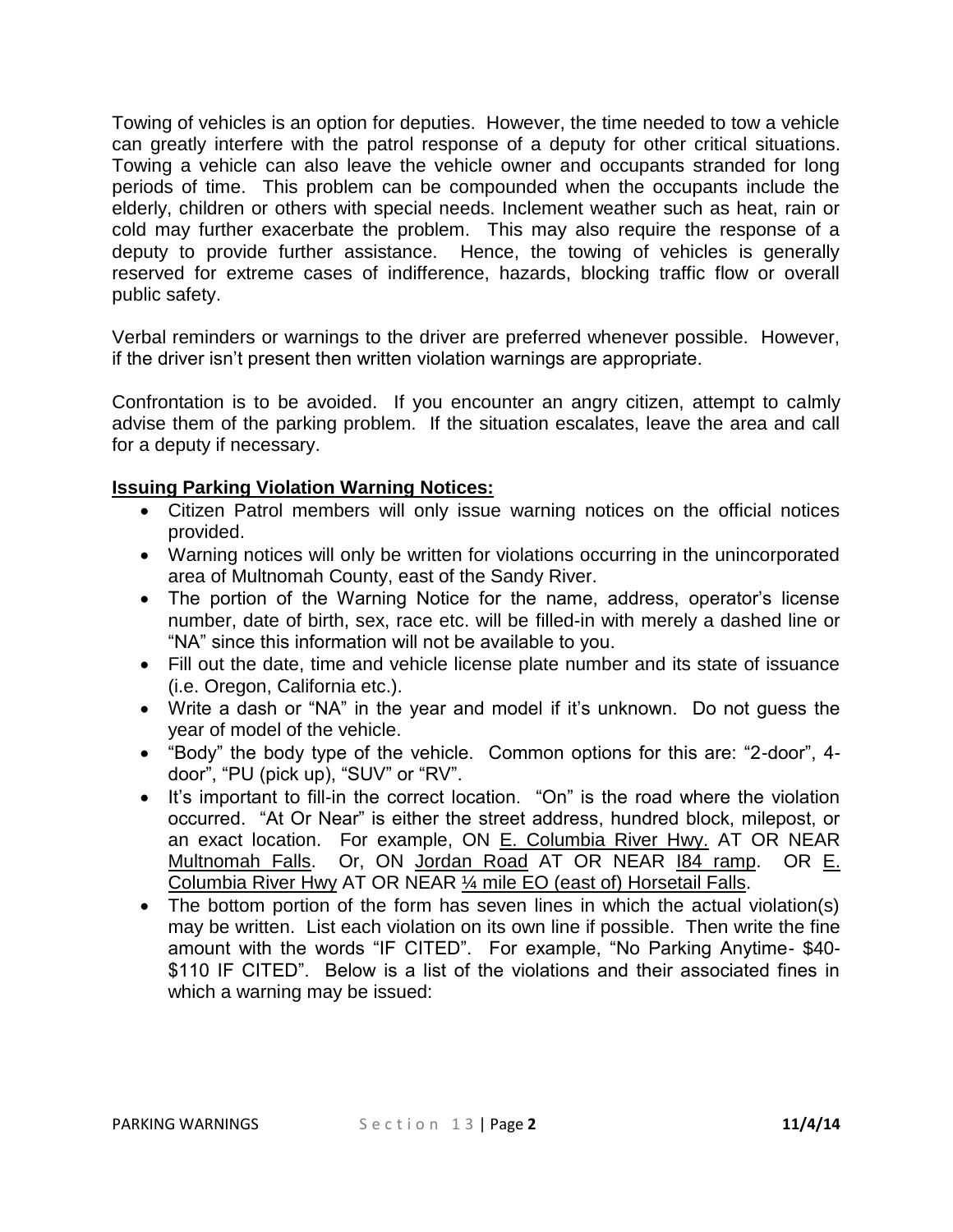| <b>Bike Lane</b>                  | \$40-\$110  |
|-----------------------------------|-------------|
| <b>Block Driveway</b>             | \$40-\$110  |
| <b>Block View Intersection</b>    | \$40-\$110  |
| <b>Blocking Mailbox</b>           | \$25-\$110  |
| <b>Bus Zone</b>                   | \$40-\$110  |
| Compact Car Only                  | \$25-\$110  |
| <b>Cycles Only</b>                | \$35-\$110  |
| Disable Parking Placard-          | \$190       |
| Misuse                            |             |
| Disabled Parking Only             | \$190       |
| Double Parking                    | \$40-\$110  |
| <b>Emergency Zone</b>             | \$40-\$110  |
| <b>Expired Registration/ Tags</b> | \$35-\$110  |
| Fire Hydrant                      | \$100-\$110 |
| Fog Line (On or Over)             | \$25-\$110  |
| Hazard (A Deputy May Tow)         | \$40-\$110  |
| <b>Improperly Secured Vehicle</b> | \$40-\$110  |
| Keys Left in Car                  | \$25-\$110  |
| Leave Motor Running               | \$25-\$110  |
| Loading Zone                      | \$40-\$110  |
| No Front (or Rear) Plate          | \$35-\$110  |
| <b>No Parking Anytime</b>         | \$40-\$110  |
| No Stop or Park                   | \$40-\$110  |
| Non-Designated Parking            | \$25-\$110  |
| Official Zone                     | \$25-\$110  |
| Over 1-Foot from Curb             | \$16-\$110  |
| Over Space Line                   | \$16-\$110  |
| Park over Crosswalk               | \$40-\$110  |
| Park over Sidewalk                | \$40-\$110  |
| Pedestrian Way                    | \$40-\$110  |
| Reserved Zone                     | \$40-\$110  |
| Tow Away Zone                     | \$40-\$110  |
| Wrong Way on Street               | \$25-\$110  |
| <b>Yellow Curb</b>                | \$40-\$110  |
|                                   |             |

- Print your first initial and full last name on the bottom line. It's acceptable to sign your name or initial. Include the date issued.
- Print "by Citizen Patrol" in the line above your signature.
- The yellow carbon copy of the Warning Notices will be affixed under the driver's side windshield wiper blade in plain sight. If a wiper blade is not available, then it must be affixed in another visible location.
- The white/ original copy will be retained and forwarded to the MCSO liaison deputy.
- Submit the completed warning slips in a timely manner; generally within a week of issuance. Submit your warnings to the inbox in the SAT office. You may also obtain additional parking warning booklets and theft warning flyers.